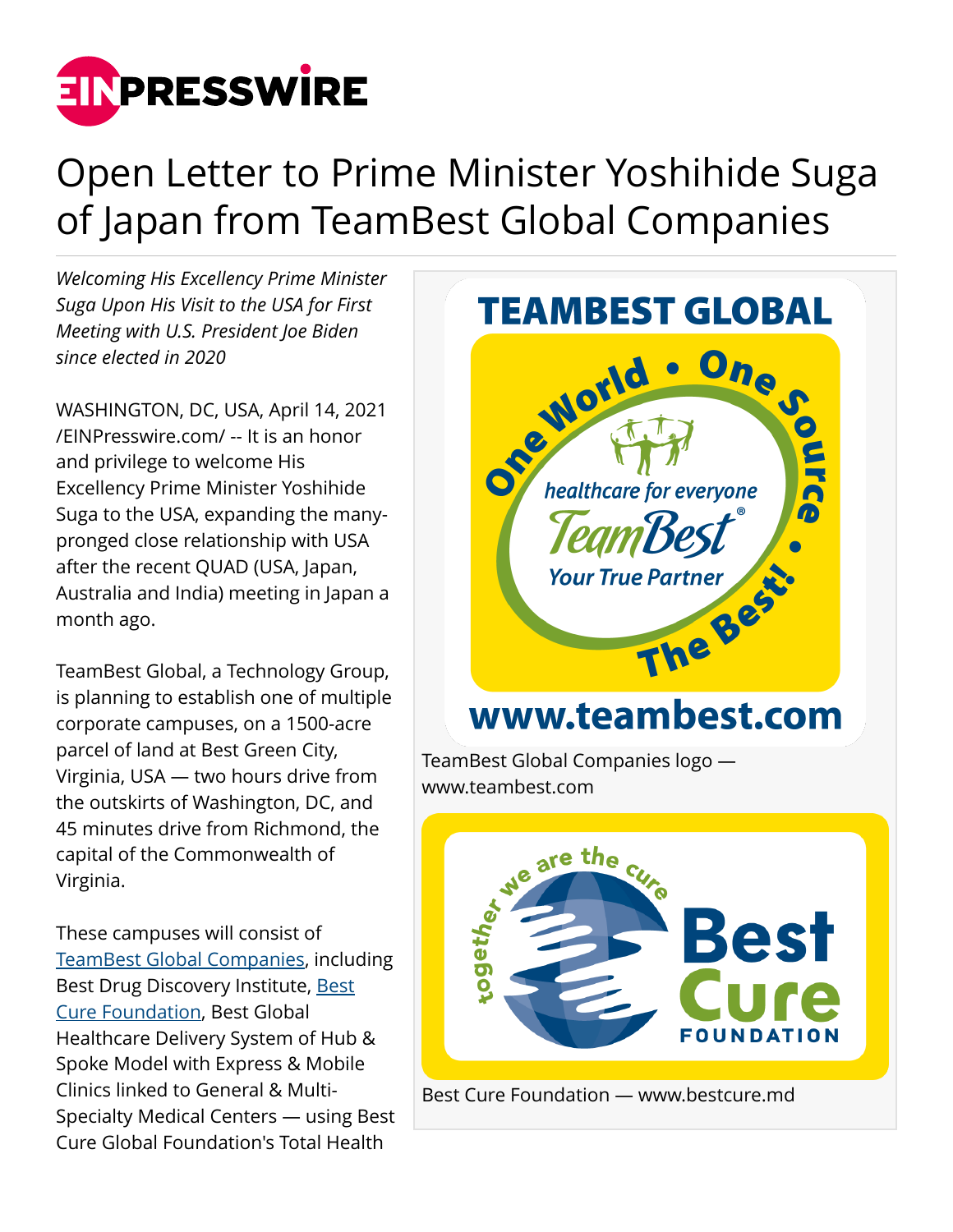Approach of Prevention, Early Detection and Effective Treatment for Total Cure — a Proactive Healthcare System, with Full Transparency on Clinical Outcome, Benefits and Cost.

The system will consist of Best Cure Health System and Best Cure Insurance (both nonprofit), TeamBest Global, Best Medical Capital, Best Medical Real



Kitsault Energy logo — www.kitsaultenergy.com

Estate Investment Trust (all three are for-Profit Public Companies), and Best Cure Clinical Institute (a non-profit) to accomplish the Global Goal of Purified Drinking Water and Affordable/Accessible Sewer Systems, and to reduce death and suffering from Cancer, Cardiac, Diabetes, and all other diseases, including infectious diseases fighting current/future pandemics, by 50% or more.

This newly formed TBG Corporate Campus will also include research and development activities for high-tech products, including medical, computer/telecom chip manufacturing, global distribution set-up for multi-billion doses of drugs and vaccines, using the most modern manufacturing and automation technologies. In addition, this Best Green City Corporate Campus will include Staff Housing, Medical, Shopping, Dining, Daycare, Education and Training facilities.

TBG Companies , including [Kitsault Energy](http://www.kitsaultenergy.com) and Best Cure Foundation, would welcome active participation by the Government and Private Enterprises of Japan in meeting the Healthcare and Alternative Energy Challenges facing Japan today and in the future .

We look forward to hearing from your representatives — have a fantastic and productive visit with USA President Joe Biden and his team!

To read about the New 1500-Acre TeamBest Global Corporate Campus in Best Green City, Virginia, USA, please visit the link below: [https://www.einpresswire.com/article/538487862/teambest-global-a-technology-group-plans-to](https://www.einpresswire.com/article/538487862/teambest-global-a-technology-group-plans-to-establish-new-1500-acre-corporate-campus-in-best-green-city-virginia-usa)[establish-new-1500-acre-corporate-campus-in-best-green-city-virginia-usa](https://www.einpresswire.com/article/538487862/teambest-global-a-technology-group-plans-to-establish-new-1500-acre-corporate-campus-in-best-green-city-virginia-usa)

For more information about Krishnan Suthanthiran, please visit his bio page at [http://www.teambest.com/about\\_bio.html](http://www.teambest.com/about_bio.html).

For more information about TeamBest Global Companies, Best Cure Foundation, Kitsault and Kitsault Energy, please visit: [www.teambest.com](http://www.teambest.com) [www.bestcure.md](http://www.bestcure.md) [www.bestgreencity.com](http://www.bestgreencity.com) [www.bestdrugdiscovery.com](http://www.bestdrugdiscovery.com)